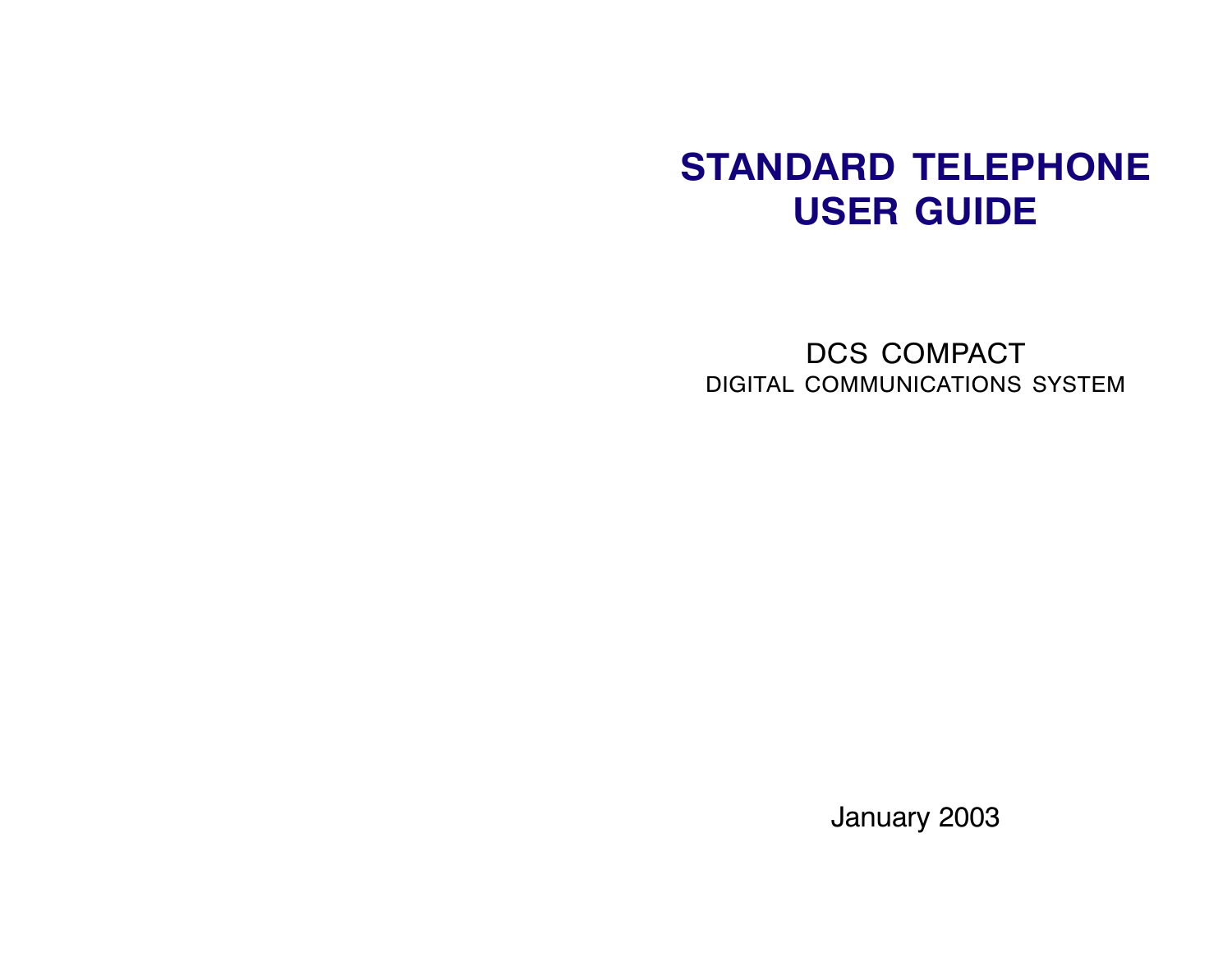# **TABLE OF CONTENTS**

#### 

#### **OUTSIDE CALLS**

#### **INTERCOM CALLS**

#### **CALL PROCESSING**

#### **DIALING FEATURES**

#### **PAGING AND MESSAGING**

#### **CONVENIENCE FEATURES**

#### PERSONAL SPEED DIAL LIST ............. 15-16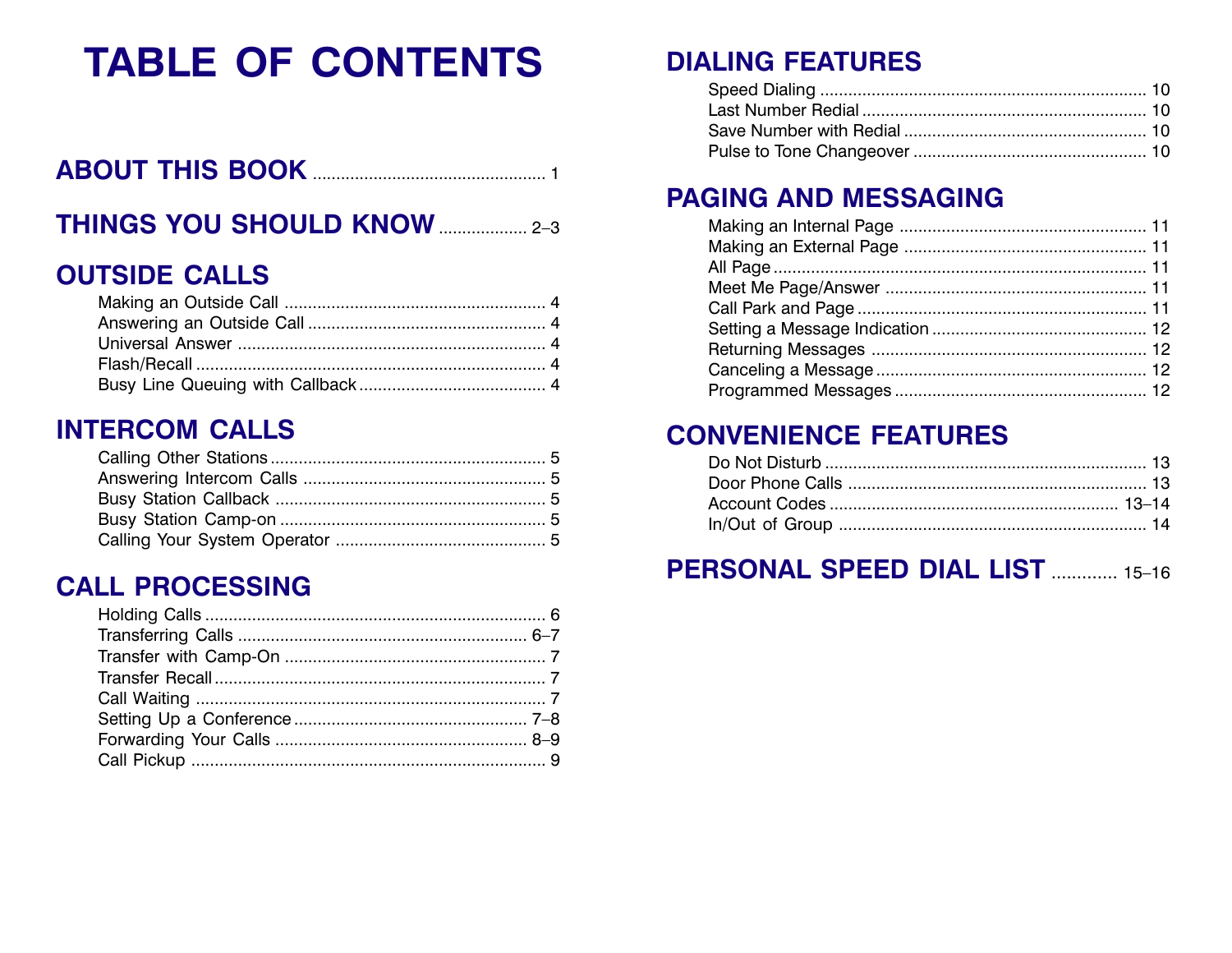#### **ABOUT THIS BOOK**

This booklet provides instructions for using an industry standard single line telephone set with the DCS COMPACT. A variety of single line sets from many different manufacturers are available. Check with your service and installation company to ensure proper operation with the DCS COMPACT system.

Please take the time to study this guide and to become familiar with the operation of your standard telephone. Keep it handy. You may need to look up instructions for infrequently used features.

Learning to use your telephone correctly will make everyday telephone communications a breeze.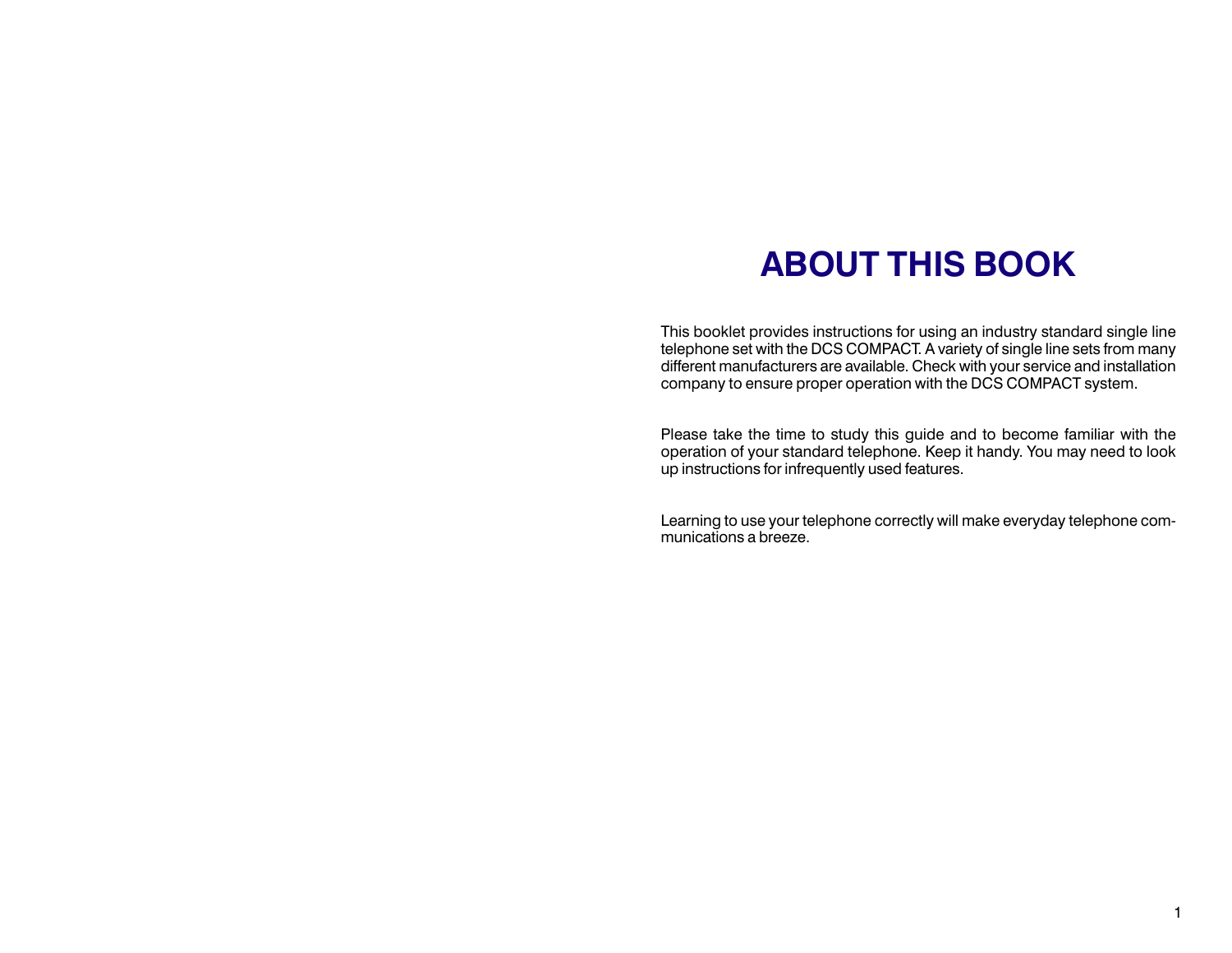# **THINGS YOU SHOULD KNOW**

#### **USER ORIENTATION**

Lifting the handset on your telephone will provide DCS COMPACT dial tone. This is also referred to as internal or intercom dial tone. To get an outside line from the telephone company, dial an access code, usually the digit " **9**." To call another station in your system, simply dial its extension number. See your system directory list for other access codes and extension numbers.

#### **HOOKFLASH**

Throughout this guide, you will see references to "hookflash." A hookflash is a momentary operation of the hookswitch required for a feature operation. Some telephones have a **FLASH** key. This key may be pressed instead of the hookswitch.

#### **C.O. LINES**

Lines from the telephone company are "C.O. lines." Calls on these lines are referred to as "outside calls." These C.O. lines are accessed by dialing an access code. For example, dial **9** to get a local outside line or dial **80** –**89** for other line groups. Each line in the system is numbered beginning with 701, and then 702, 703, etc. To get a specific line, dial its three digit line number. If Least Cost Routing (LCR) is programmed into the system, you will only be required to dial **9**.

#### **DISTINCTIVE RINGING**

DCS COMPACT provides distinctive ring patterns to your phone:

- Outside calls have a single ring tone repeated.
- •Intercom calls have a double ring tone repeated.
- Door phone calls and alarm/appointment reminders have a triple ring tone repeated.

#### **SYSTEM TONES**

The system provides several tones to assist you. Some of these tones are already familiar to you.

Intercom Dial Tone-A steady tone that indicates you can begin dialing.

**DIAL TONE** 

**CONTINUOUS** 

Ringback Tone—Indicates the station you dialed is ringing.



**CONTINUOUS** 

Busy Tone-Indicates the station you dialed is busy.



DND/No More Calls Tone—Fast busy tone indicates the station you dialed is in the Do Not Disturb mode or cannot receive any more calls.

| DND/NO MORE CALLS TONE-250 ms ON/250 ms OFF |  |  |  |  |  |
|---------------------------------------------|--|--|--|--|--|
|                                             |  |  |  |  |  |

OR TEN SECONDS

Transfer/Conference Tone—Indicates your call is being held and you can dial another party.

TRANSFER/CONF TONE-100 ms ON/100 ms OFF

**CONTINUOUS** 

Confirmation Tone-Very short beeps followed by dial tone indicate you have correctly set or canceled a system feature.



FOR ONE SECOND (programmable)

Error Tone—A distinctive two level beeping tone indicates you have done something incorrectly. Try again.



FOR THREE SECONDS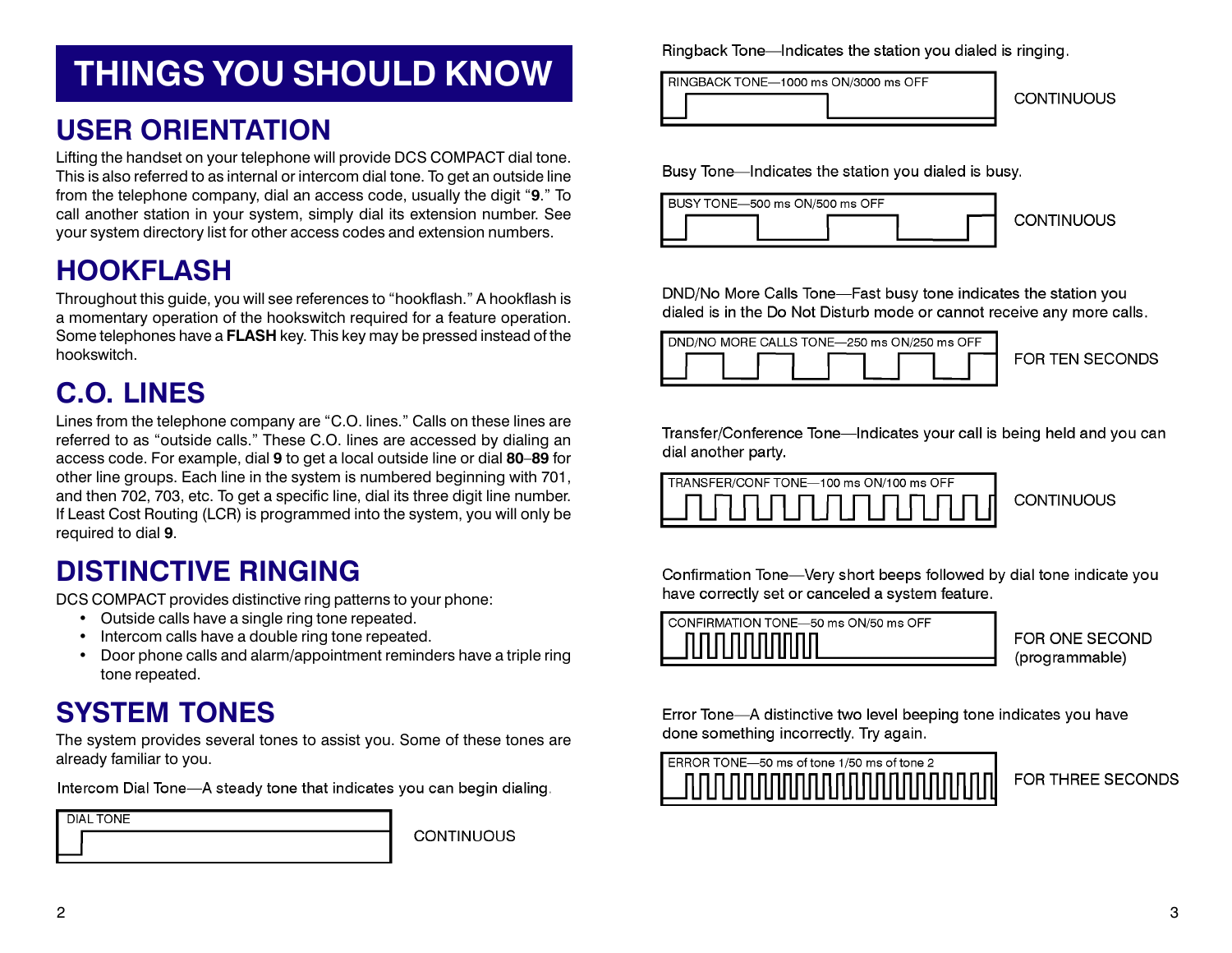# **OUTSIDE CALLS**

#### **MAKING AN OUTSIDE CALL**

- Lift the handset and receive internal dial tone.
- Dial a C.O. line or line group access code.
- Receive outside dial tone and then dial the telephone number.
- Finish the call by replacing the handset.

If your system is programmed to require an authorization code before making a call:

- Dial  $*$  and a valid code. You will hear confirmation tone.
- Select a C.O. line.

If your system is programmed to require an account code before making a call:

- Dial **47** and a valid code. You will hear confirmation tone.
- Select a C.O. line.

For more information on authorization and account codes, see your system administrator.

## **ANSWERING AN OUTSIDE CALL**

- Lift the handset. You are automatically connected to the ringing call.
- Finish the call by replacing the handset.

#### **UNIVERSAL ANSWER**

Outside lines may be programmed to ring a general alerting device. To answer calls ringing this device, dial **67**. This device can operate in the Day or Night mode.

#### **SENDING A FLASH**

While you are on an outside call, hookflash, receive transfer tone and dial **49** to send a flash to the telephone company. This may be required for some custom calling features or CENTREX lines.

#### **RECALL DIAL TONE**

Hookflash and then dial **18** to disconnect your outside call and receive telephone company dial tone for a new call.

#### **BUSY LINE QUEUING WITH CALLBACK**

If you receive a busy signal when you select an outside line:

- While on that call, hookflash, receive transfer tone and dial **44**.
- When the line becomes free, the system will call you back.
- Lift the handset, receive dial tone and dial the telephone number or the speed dial number again.

NOTE: A callback will be canceled if it is not answered within 30 seconds.

# **INTERCOM CALLS**

## **CALLING OTHER STATIONS**

- •Lift the handset.
- •Dial the extension number or group number.
- •Wait for the party to answer.
- • If you hear several brief tone bursts instead of ringback tone, the station you called is set for Voice Announce or Auto Answer.
- •Begin speaking immediately after the tone.
- •Finish the call by replacing the handset.

#### **ANSWERING INTERCOM CALLS**

- Lift the handset and you are automatically connected to the ringing call.
- Finish the call by replacing the handset.

#### **BUSY STATION CALLBACK**

When you call another station and you receive a busy signal:

- Hookflash, receive transfer tone, dial **44**, receive transfer tone and hang up.
- When the busy station becomes free, your telephone will ring.
- Lift the handset to automatically call the now idle station.

NOTE: You have 30 seconds to answer or the callback will be canceled.

#### **BUSY STATION CAMP-ON**

When you call another station and receive a busy signal but you do not want to wait for a callback:

- Hookflash, receive transfer tone and dial **45**.
- The called station will receive off-hook ring or camp-on tone.
- You will hear ringback tone.
- Wait for the called party to answer.

The called station must release its first call or put it on hold before answering your camp-on.

## **CALLING YOUR SYSTEM OPERATOR**

- Lift the handset and dial **0** to call your system operator or group of operators.
- If you want to call a specific operator, dial that person's extension number.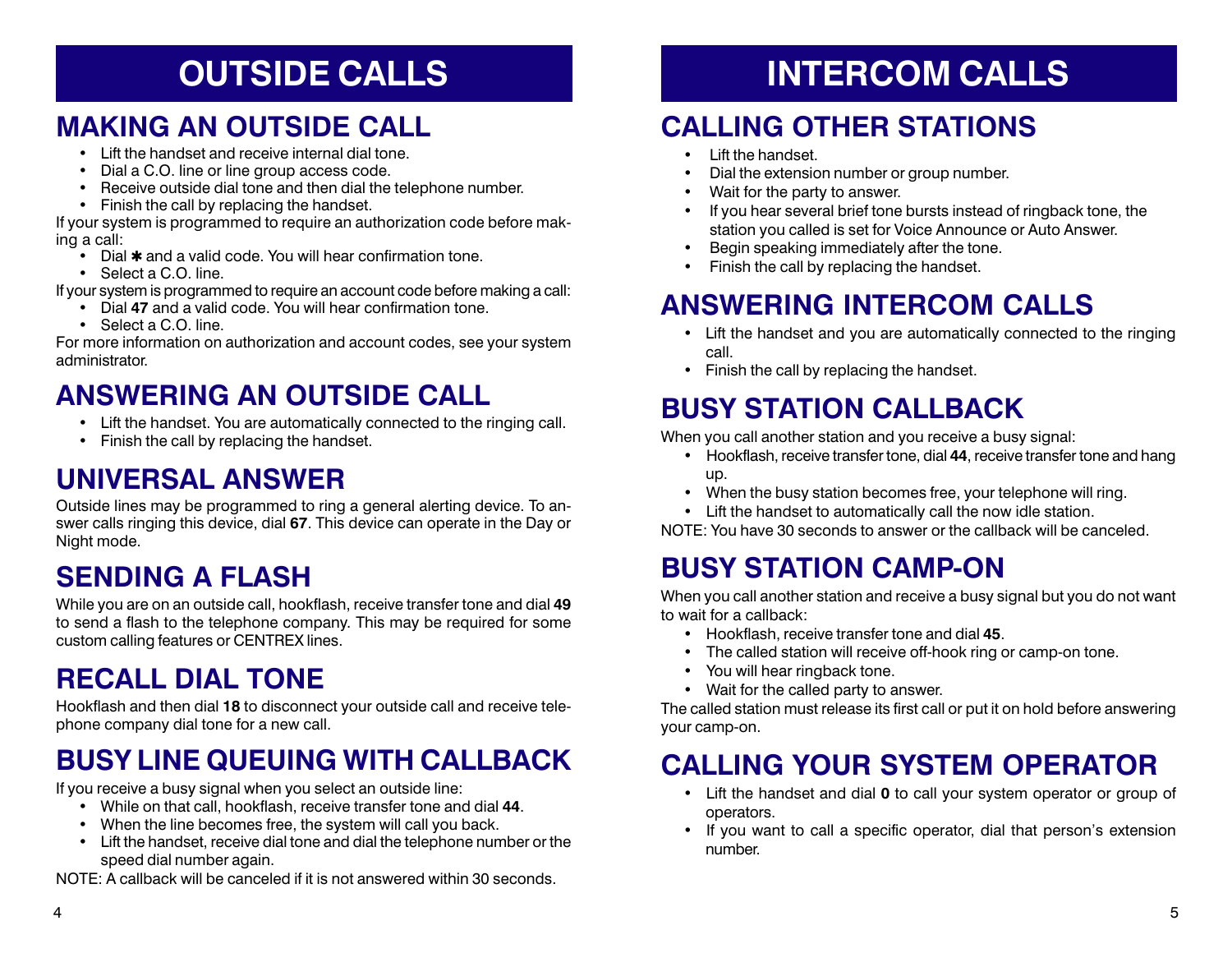# **CALL PROCESSING**

#### **HOLDING CALLS**

- When you are connected to any call, hookflash, receive transfer tone and dial **11**. The call will now be on hold. You may now make or receive a second call.
- To take the caller off hold, lift the handset and dial **11**. You are now connected to the call. You may resume your conversation.

NOTE: A standard telephone can put only one call on hold at a time.

#### **HOLD RECALL**

If you leave a call on hold longer than the hold timer, the call will recall your station.

- When your phone rings, lift the handset to answer the recall.
- If you do not answer this recall within a pre-programmed period of time, it will go to the operator group.

#### **RETRIEVING CALLS ON HOLD AT ANOTHER STATION**

When a line is on hold at any other station:

• Lift the handset and dial **12** plus the extension number of the station that placed the call on hold**—OR—**dial **12** plus the line number if you know what it is.

#### **CONSULTATION HOLD**

When you are speaking on an outside line and it is necessary to consult with another extension:

- Hookflash and receive transfer tone. Your call is placed on transfer hold.
- Dial an extension number.
- •Consult with the internal party.

• Hookflash to return to the outside party or hang up to transfer the call. NOTE: Repeatedly pressing the hookflash will flip-flop between the outside and inside parties (except if the destination station is set for Auto Answer or Voice Announce).

#### **TRANSFERRING CALLS**

Transfer is used to send any call to another extension in one of two ways. You can perform a screened transfer by informing the other extension who is calling or you can perform a blind transfer without notification.

- While you are speaking on a call, hookflash to receive transfer dial tone and then dial an extension number. Your call is automatically put on transfer hold.
- Hang up when you hear ringing**—OR—**wait for the party to answer and advise the party of the call and then hang up. If the transfer is refused, you will be reconnected to the outside line when the station hangs up or you can hookflash to return to the outside party.

NOTE: After the inside party answers, you may alternate back and forth between the parties by hookflashing.

#### **TRANSFER WITH CAMP-ON**

When you are transferring a call to another station and it is busy, you may camp the call on to this station:

- While you are speaking on a call, hookflash to receive transfer dial tone and then dial an extension number. Your call is automatically put on transfer hold.
- Hang up when you hear a busy signal. The called party will be alerted that a call is waiting.

#### **TRANSFER RECALL**

All calls that you have transferred (screened, unscreened and camped-on) will automatically recall to your station if they are not answered in a pre-programmed period of time.

#### **CALL WAITING**

If an outside call has been camped-on to your phone or another station is camped-on to you:

- You will receive camp-on tone indicating another call is waiting.
- Hookflash and then dial **11** to put the first call on hold.
- •Hang up and the waiting call will ring.
- Lift the handset to answer.
- •Complete this call by transferring it or hanging up.
- Lift the handset and then dial **11** to return to your first call.

#### **SETTING UP A CONFERENCE**

You may conference five parties (you and four other parties) in any combination of outside lines and internal stations in any order.

- While you are engaged in a conversation, hookflash, receive transfer tone and dial **46**. You will receive conference tone.
- Make another call, either intercom or outside.
- •After the called party answers, hookflash and receive conference tone.
- •Make another call**—OR—**hookflash to join all parties.
- •Repeat as necessary.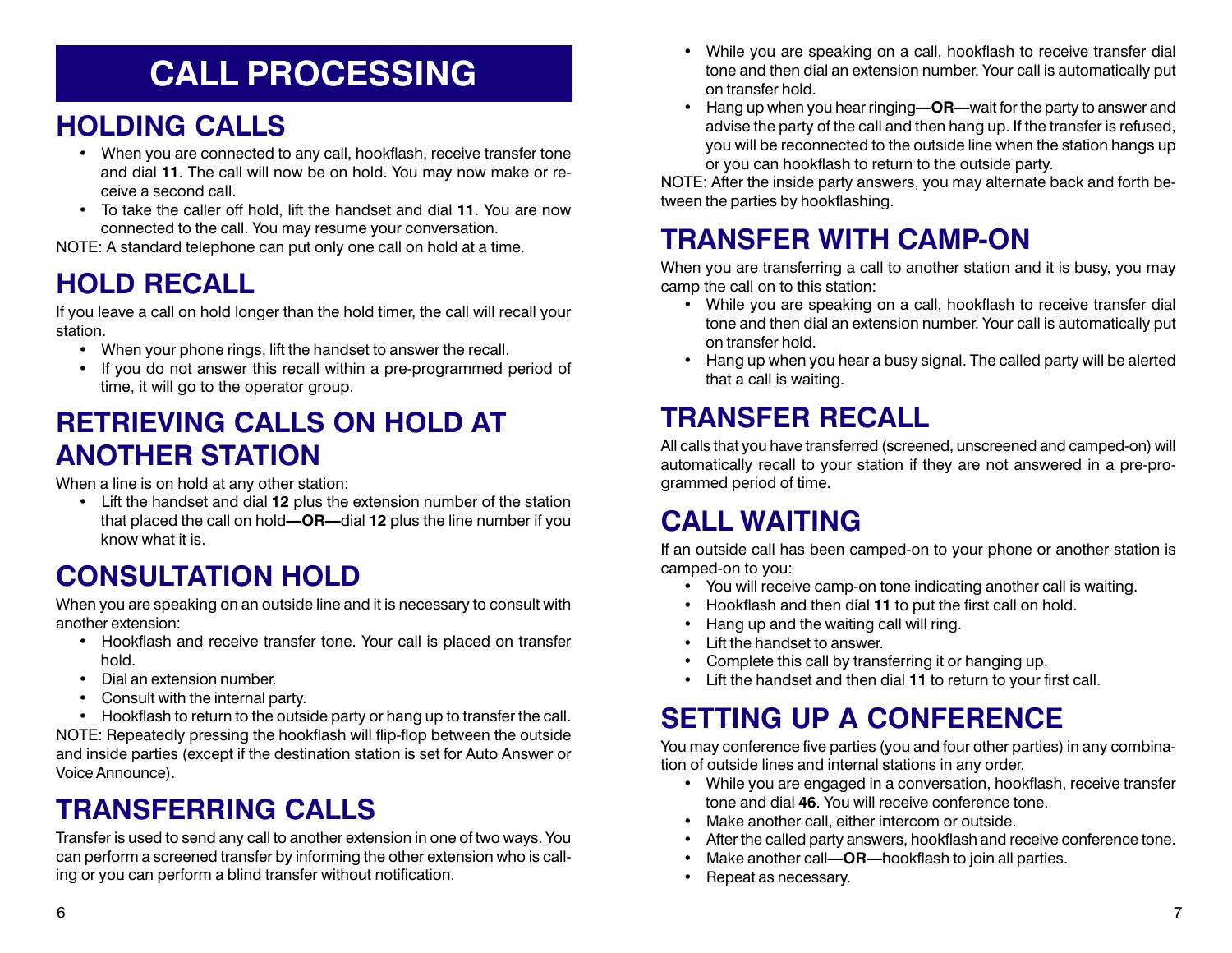To drop a party from your conference call:

- Hookflash, receive confirmation tone and dial the extension or line number that is to be dropped.
- Receive conference tone and dial **46** to rejoin the other parties.

NOTES: To leave the conference, hang up. Control will be passed to the first internal station that was added. If there are no internal stations and you wish to leave outside lines connected together in a trunk to trunk conference, follow the instructions to drop a party and use your extension number. When the parties on the outside lines hang up, the lines will release automatically.

#### **FORWARDING YOUR CALLS**

You may forward your calls to other stations or groups of stations. When they are programmed, Forward All Calls will have priority over Forward Busy and Forward No Answer conditions.

To clear all call forward conditions set at your station, lift the handset and dial **600**.

NOTE: It is not necessary to clear call forwarding to change your selection; simply enter a new forward command.

#### **FORWARD ALL CALLS**

To forward all of your calls to another station:

- Lift the handset and dial **601** plus the extension or group number.
- Receive confirmation tone and hang up.

To cancel Forward All Calls, lift the handset and dial **600**—OR—dial another forward code, e.g., **604**.

#### **FORWARD BUSY**

To forward calls to another station when you are on the phone:

- Lift the handset and dial **602** plus the extension or group number.
- Receive confirmation tone and hang up.

To cancel Forward Busy, lift the handset and dial **600**—OR—dial another forward code, e.g., **604.**

#### **FORWARD NO ANSWER**

To forward calls to another station when you do not answer:

- Lift the handset and dial **603** plus the extension or group number.
- Receive confirmation tone and hang up.

To cancel Forward No Answer, lift the handset and dial **600**—OR—dial another forward code, e.g., **604.**

#### **FORWARD NO ANSWER/BUSY**

To forward calls to another station when you do not answer or when you are on the phone:

- Lift the handset and dial **604**.
- Receive confirmation tone and hang up.

NOTE: This option will only work if Forward No Answer and Forward Busy destinations are already programmed.

To cancel Forward No Answer/Busy, lift the handset and dial **600**—OR—dial another forward code, e.g., **601.**

#### **FORWARD FOLLOW ME**

When you want all calls to your extension forwarded to the extension where you are now:

- Dial **605** plus your extension number.
- Receive confirmation tone and hang up.

If you want a specific extension's calls forwarded to your phone (Remote Call Forward):

- Dial **605** plus the desired extension number.
- Receive confirmation tone and hang up.

To cancel Forward Follow Me, lift the handset and dial **600**—OR—dial another forward code, e.g., **601**.

#### **FORWARD DND**

To forward your phone when you activate DND.

- Dial **607** plus the extension number or group number.
- Receive confirmation tone and hang up.

#### **STATION CALL PICKUP**

To pick up (answer) a call ringing at another station:

• Lift the handset and dial **65** plus the extension number of the ringing phone.

#### **GROUP CALL PICKUP**

To pick up (answer) a call ringing in any pickup group:

• Lift the handset and dial **66** plus the desired group number **01–20**.

NOTE: Station and group pickup features cannot be used to answer recalls to a station, only new ringing calls and operator recalls.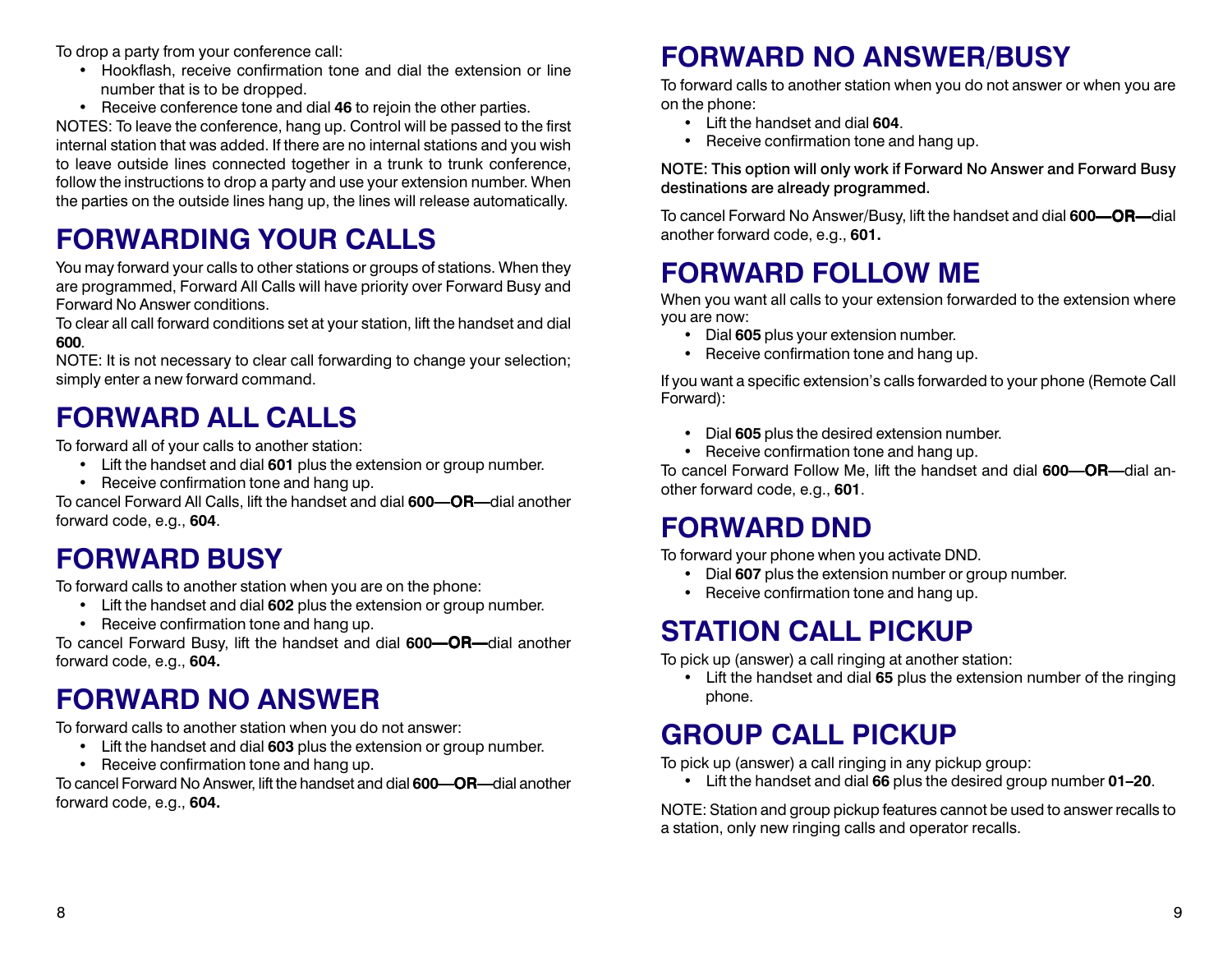# **DIALING FEATURES**

#### **SPEED DIALING**

You can dial a preprogrammed telephone number stored in the systemwide speed dial list of numbers 500–999 or from your personal list of numbers 00–49.

- Lift the handset and dial **16**.
- Dial the desired speed dial number.
- The telephone number is automatically dialed for you.

#### **LAST NUMBER REDIAL**

To redial the last telephone number you have dialed:

- Lift the handset and dial **19**.
- NOTE: Redial does not apply to intercom calls.

## **SAVE NUMBER WITH REDIAL**

To save the number you have just dialed for later use:

- Before hanging up, hookflash, receive confirmation tone and dial **17**. To redial this saved number at any time:
	- Lift the handset and dial **17**. This step will select the same line and dial the number for you.

This telephone number is stored in memory until you save another. When you do, the new number will be saved and the old number will be erased. NOTE: Save Number does not apply to intercom calls.

#### **PULSE TO TONE CHANGEOVER**

When making an outside call on a dial pulse line, press **#**. All digits dialed after the **#** will be sent as tones.

# **PAGING AND MESSAGING**

#### **MAKING AN INTERNAL PAGE**

To make an announcement through the keyset speakers:

- Lift the handset.
- Dial **55** plus zone number **1, 2, 3** or **4—OR—**dial **55** plus **0** to page all internal zones.
- After the brief attention tone, make the announcement.

#### **MAKING AN EXTERNAL PAGE**

To make an announcement through the external paging speakers:

- Lift the handset.
- Dial **55** plus zone number **5, 6, 7** or **8—OR—**dial **55** plus **9** to page all external zones.
- After the brief attention tone, make the announcement.

#### **ALL PAGE**

To page all keysets and the external speakers at the same time:

- Lift the handset and dial  $55$  plus  $\ast$ .
- After the brief attention tone, make the announcement.

#### **MEET ME PAGE/ANSWER**

- Make a page by dialing **54** plus any zone and instruct the paged person to dial **56**.
- After completing the page, hookflash and remain off-hook until the paged person dials **56** from any phone. The paged person will be automatically connected with you.

#### **CALL PARK AND PAGE**

When you have an outside call for someone who is not at his/her desk, you can park the call and page the requested party:

- While in conversation, hookflash and dial **55**. The call is automatically parked at your station.
- Dial the desired page zone and make the announcement. Be sure to include your station number, for example, "Mr. Smith, park 201."

#### **RETRIEVING A PARKED CALL**

To retrieve a call that has been parked for you:

- Lift the handset.
- Dial **10** plus the station number that was announced. You will be connected to the parked call.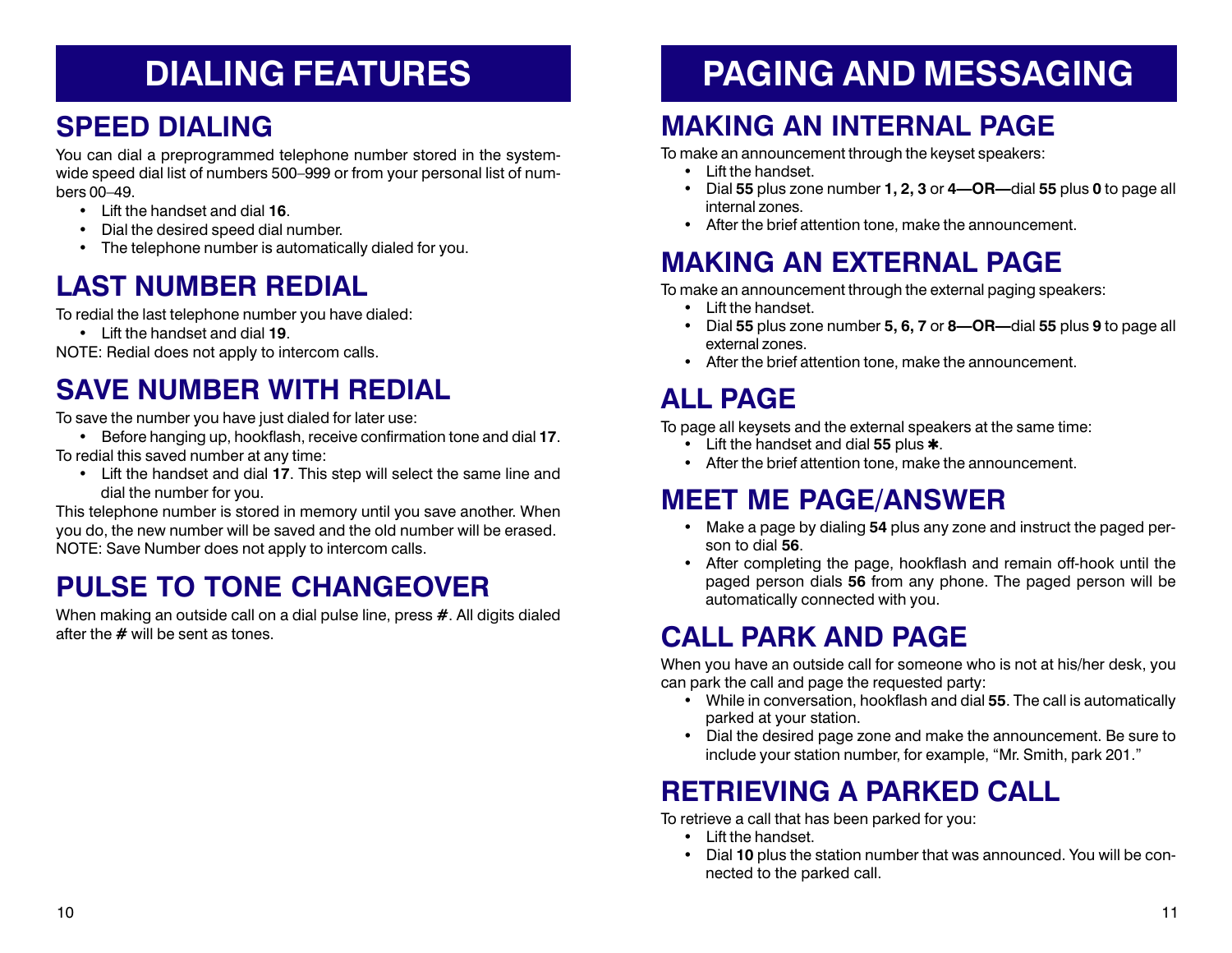#### **SETTING A MESSAGE INDICATION**

When you are calling another station and no one answers or you receive a busy signal, you can set a message indication at that station. The **MESSAGE** key on keysets will flash and standard telephones will receive special dial tone.

- Hookflash and dial **43**.
- Receive confirmation tone and hang up.

If the keyset you are calling is in the Auto Answer mode, you must use the following procedure:

- Hang up for at least two seconds.
- Lift the handset.
- Dial **41** plus the extension number.
- Receive confirmation tone and then hang up.

NOTE: A station can have up to and including five message indications. If you receive dial tone instead of confirmation tone, there are already five messages at this station. Try again later.

## **RETURNING MESSAGES**

When you lift the handset and receive special dial tone, another station has left a message for you. To return messages:

- Lift the handset.
- Dial **43**. The first station that left you a message will be called automatically. If it is not answered, your message indication will remain.
- Repeat the prior step until all messages have been returned in the order received.
- Dial tone will return to normal when all messages have been returned.

#### **CANCELING A MESSAGE**

You can cancel a message indication that you have left at another station.

- Lift the handset.
- Dial **42** plus the extension number of that station.

To cancel all message indications left at your phone:

- Lift the handset and dial **42** plus your extension number.
- Replace the handset.

#### **PROGRAMMED MESSAGES**

When you will be away from your phone for any length of time, you may leave a programmed station message. Display stations calling you will see this message and be informed of your status or follow your instructions.

- Lift the handset and dial **48** plus any message code **01** –**20** listed on the back of this user guide.
- Listen for confirmation tone and hang up.
- To cancel this message, lift the handset and dial **48** plus **00**.

# **CONVENIENCE FEATURES**

#### **DO NOT DISTURB**

Use Do Not Disturb (DND) when you want to block calls to your keyset.

- Lift the handset and then dial **401**.
- To cancel DND, lift the handset and then dial **400.**

You are able to make calls while in the DND mode.

## **ANSWERING THE DOOR PHONE**

When your station is programmed to receive calls from the door phone:

- You will receive three short rings repeatedly.
- Lift the handset and you will be connected to the door phone.
- If an electric door lock release is installed, hookflash, receive confirmation tone and dial **13** to release the lock.

#### **CALLING THE DOOR PHONE** (ROOM MONITORING)

You can call the door phone and listen to what is happening outside or in another room.

- Lift the handset and then dial the extension number of the door box.
- You will be connected to the door phone. You can listen or have a conversation.
- If an electric door lock release is installed, hookflash, receive confirmation tone and dial **13** to release the lock.

#### **ACCOUNT CODES**

When it is equipped with optional equipment, your DCS COMPACT system allows calls to be charged to different accounts. You can enter an account code in two ways. To enter an account code by interrupting the conversation:

- While on an outside call, hookflash, receive confirmation tone and dial **47**.
- Dial the account code (it may be a maximum of 12 characters including 4 and **#**).
- Hookflash to return to the conversation.
- If you make an error, repeat the procedure with the correct code. Only the last account code dialed will be recorded.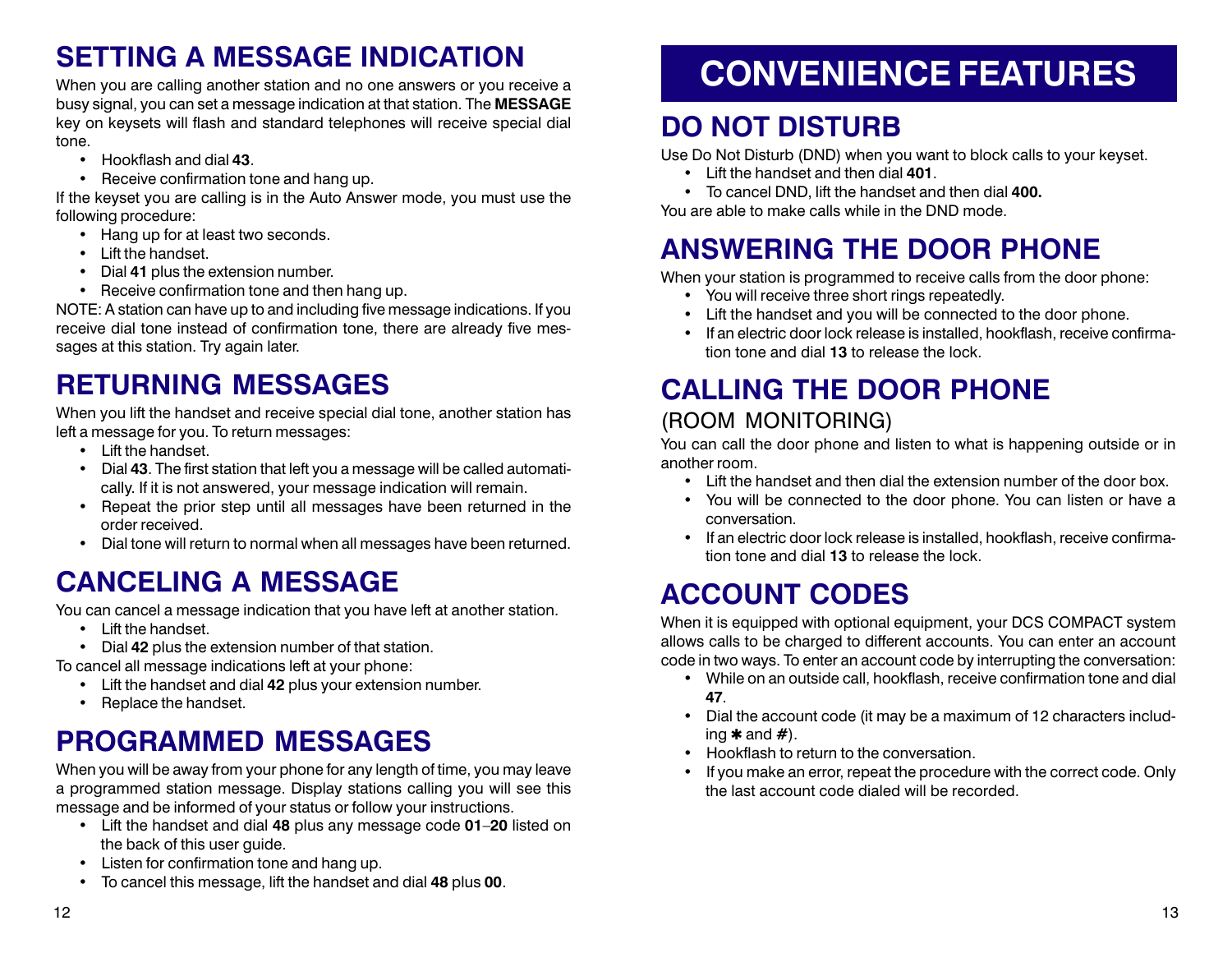To enter an account code after the outside party hangs up.

- After the outside party hangs up, hookflash, receive confirmation tone and then dial **47**.
- Dial the account code (it may be a maximum of 12 characters including  $*$  and  $#$ ).

NOTE: If you wait for the outside party to hang up, you must complete this procedure within ten seconds. You cannot repeat if you make a mistake.

#### **IN/OUT OF GROUP**

If your station is assigned to a hunt group, this feature will allow you to dial **53** plus the group number, e.g., **501**, plus **0** to temporarily prevent your station from receiving any group calls. You will still be able to receive calls that are dialed directly to your station. To reenter the group, dial **53** plus the group number, e.g., **501**, plus **1**.

#### **PERSONAL SPEED DIAL NUMBERS**

| <b>CODE</b> | <b>NAME</b> | <b>TELEPHONE NUMBER</b> |
|-------------|-------------|-------------------------|
| 00          |             |                         |
| 01          |             |                         |
| 02          |             |                         |
| 03          |             |                         |
| 04          |             |                         |
| 05          |             |                         |
| 06          |             |                         |
| 07          |             |                         |
| 08          |             |                         |
| 09          |             |                         |
| 10          |             |                         |
| 11          |             |                         |
| 12          |             |                         |
| 13          |             |                         |
| 14          |             |                         |
| 15          |             |                         |
| 16          |             |                         |
| 17          |             |                         |
| 18          |             |                         |
| 19          |             |                         |
| 20          |             |                         |
| 21          |             |                         |
| 22          |             |                         |
| 23          |             |                         |
| 24          |             |                         |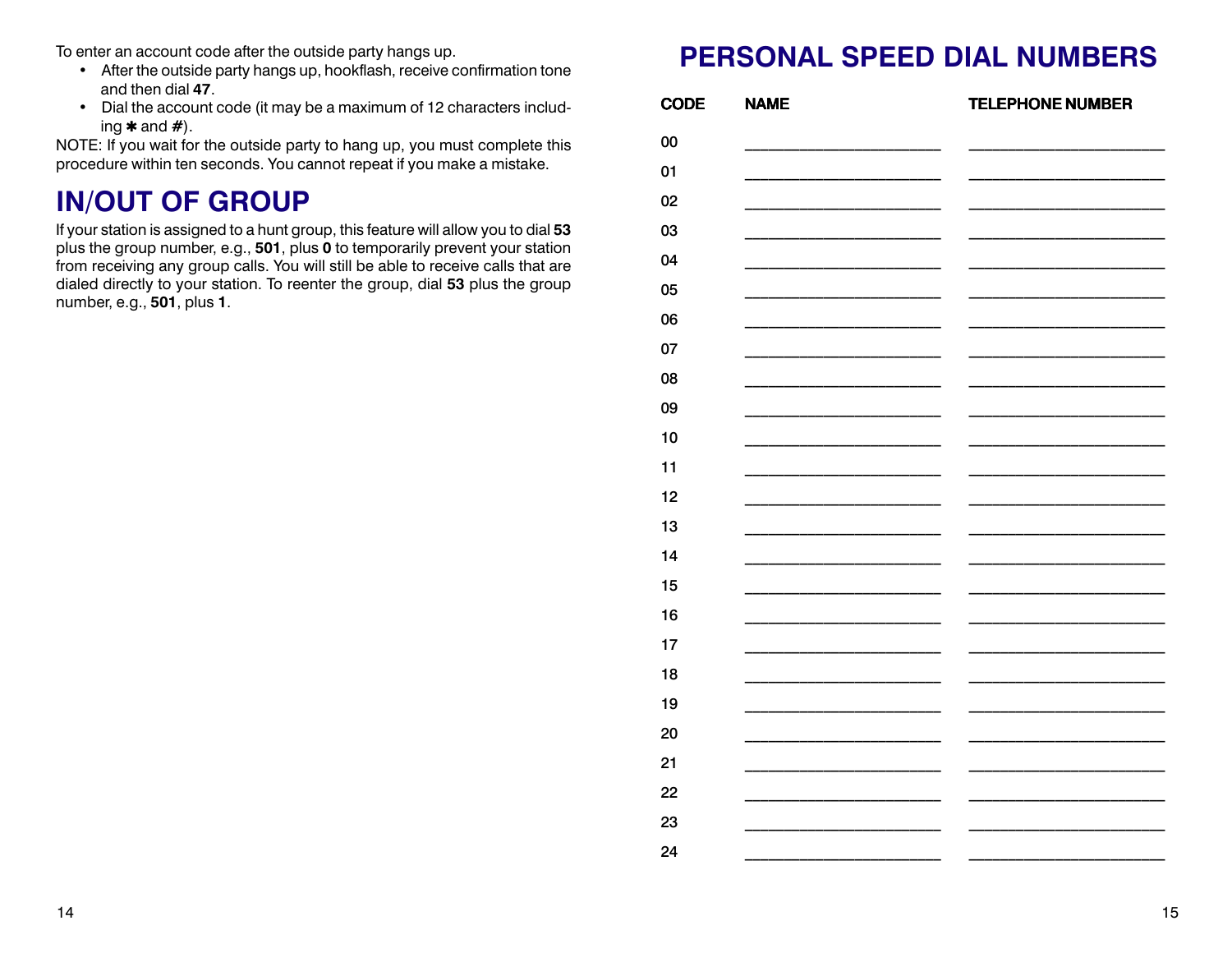#### PERSONAL SPEED DIAL NUMBERS

| <b>CODE</b> | <b>NAME</b> | <b>TELEPHONE NUMBER</b> |
|-------------|-------------|-------------------------|
| 25          |             |                         |
| 26          |             |                         |
| 27          |             |                         |
| 28          |             |                         |
| 29          |             |                         |
| 30          |             |                         |
| 31          |             |                         |
| 32          |             |                         |
| 33          |             |                         |
| 34          |             |                         |
| 35          |             |                         |
| 36          |             |                         |
| 37          |             |                         |
| 38          |             |                         |
| 39          |             |                         |
| 40          |             |                         |
| 41          |             |                         |
| 42          |             |                         |
| 43          |             |                         |
| 44          |             |                         |
| 45          |             |                         |
| 46          |             |                         |
| 47          |             |                         |
| 48          |             |                         |
| 49          |             |                         |
|             |             |                         |